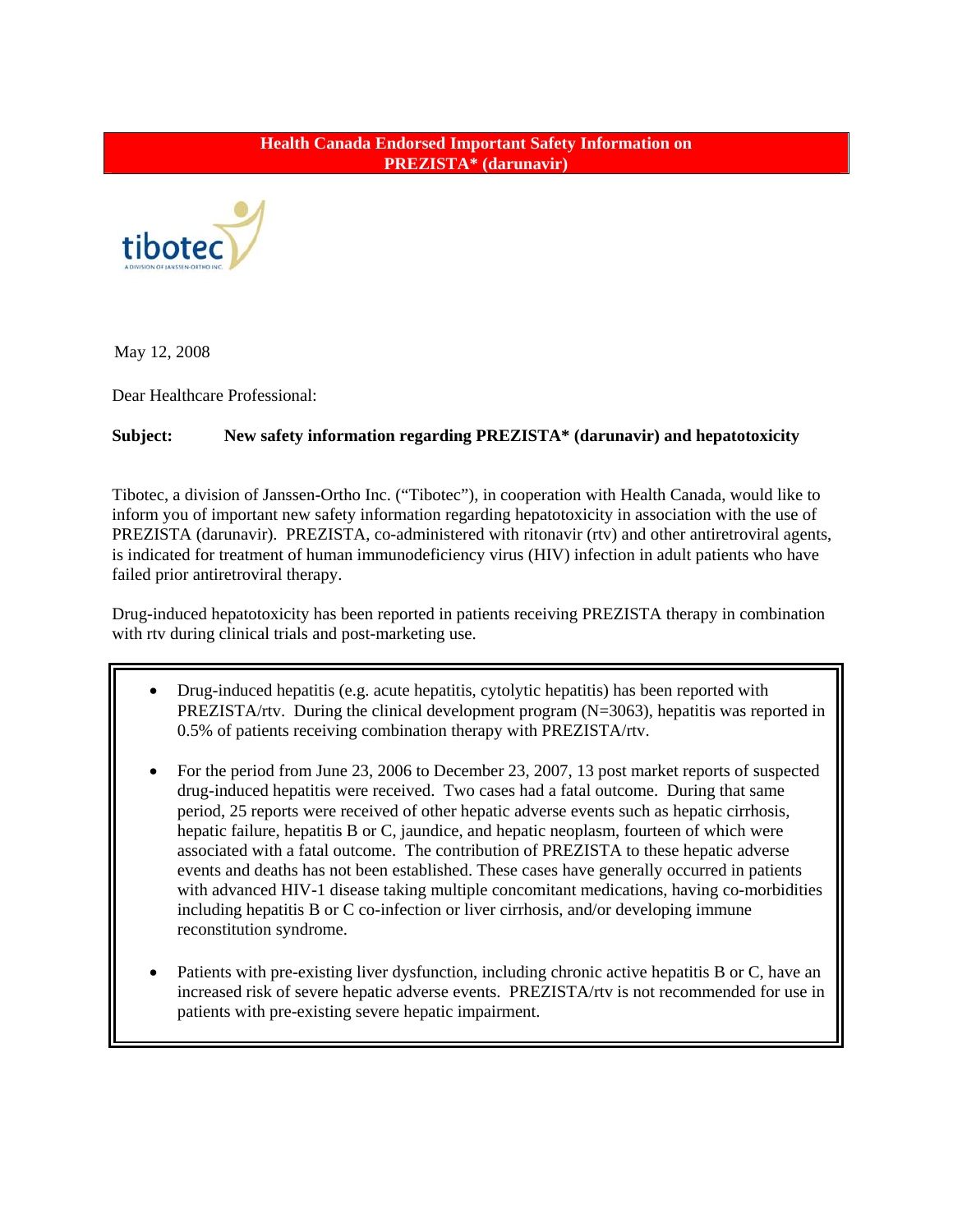Appropriate laboratory testing should be conducted prior to initiating therapy with PREZISTA/rtv and patients should be monitored during treatment. Increased AST/ALT monitoring, especially during the first several months of PREZISTA/rtv, should be considered in patients with underlying chronic hepatitis (including hepatitis B or C virus co-infection) or cirrhosis, as well as in patients with elevated liver enzymes prior to treatment.

If new or worsening liver dysfunction (including significant elevation of liver enzymes and/or symptoms such as fatigue, anorexia, nausea, jaundice, dark urine, liver tenderness, hepatomegaly) develops in patients using PREZISTA/rtv, interruption or discontinuation of treatment must be considered. When deciding to re-initiate a drug that may have induced hepatotoxicity, physicians should be aware that more severe hepatic injury may ensue.

Tibotec is working with Health Canada to incorporate this new safety information in the Canadian Product Monograph for PREZISTA.

Managing marketed health product-related adverse reactions depends on health care professionals and consumers reporting them. Reporting rates determined on the basis of spontaneously reported postmarketing adverse reactions are generally presumed to underestimate the risks associated with health product treatments. Any case of serious hepatotoxicity or other serious or unexpected adverse reactions in patients receiving PREZISTA should be reported to Tibotec or Health Canada at the following addresses: